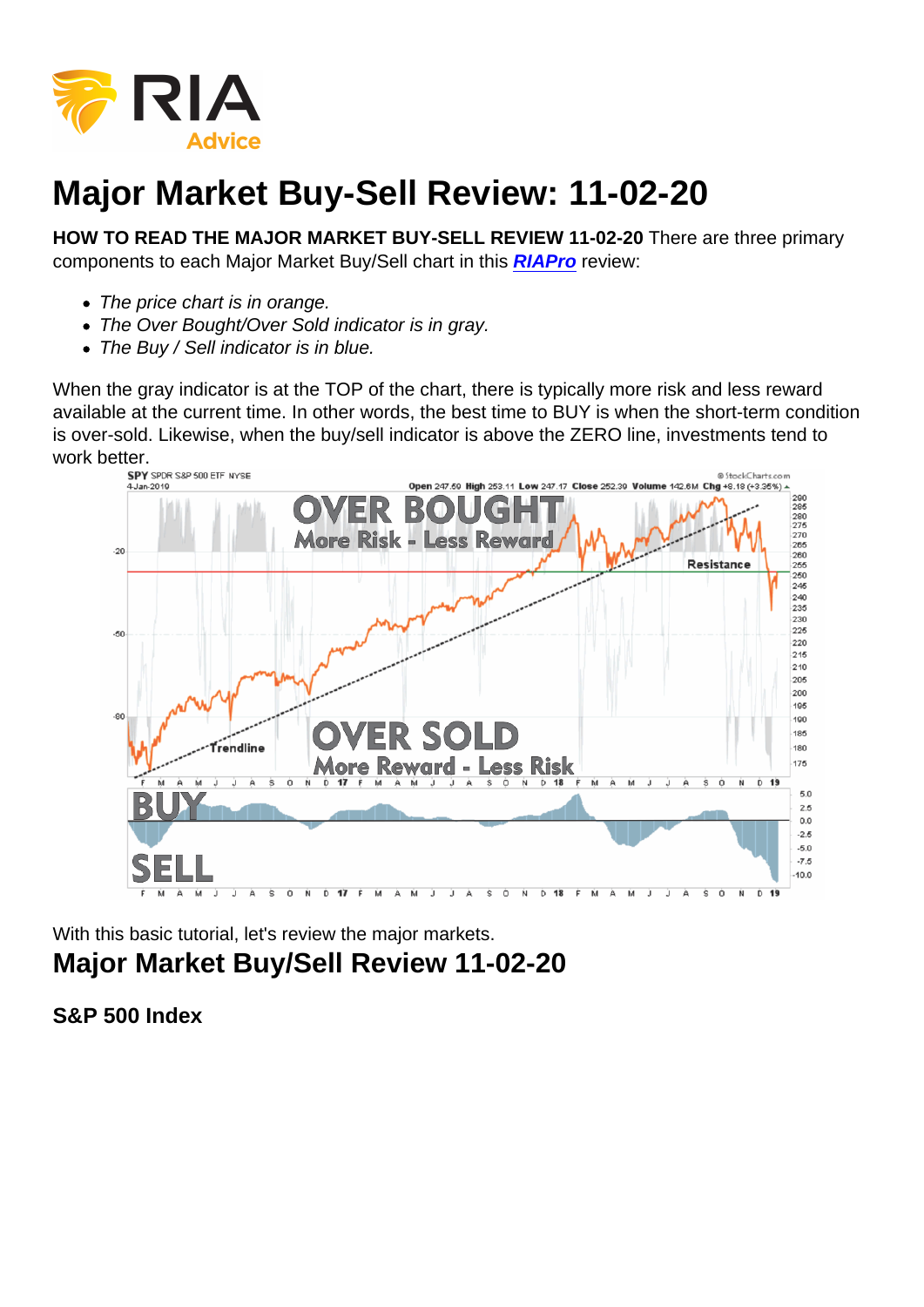- The market worked off most of the previous overbought condition and is now back to support at the September lows and 2-standard deviations below the 50-dma.?
- Wait until after the election to add trading positions to portfolios.?
- Maintain current exposures for now, but be ready to adjust if more weakness shows up due to a contested election. There is a risk.??
- Short-Term Positioning: Bullish
	- o Last Week: No holdings.
	- o This Week: Maintaining holdings.
	- Stop-loss set at \$310 for trading positions.
	- Long-Term Positioning: Bullish

Dow Jones Industrial Average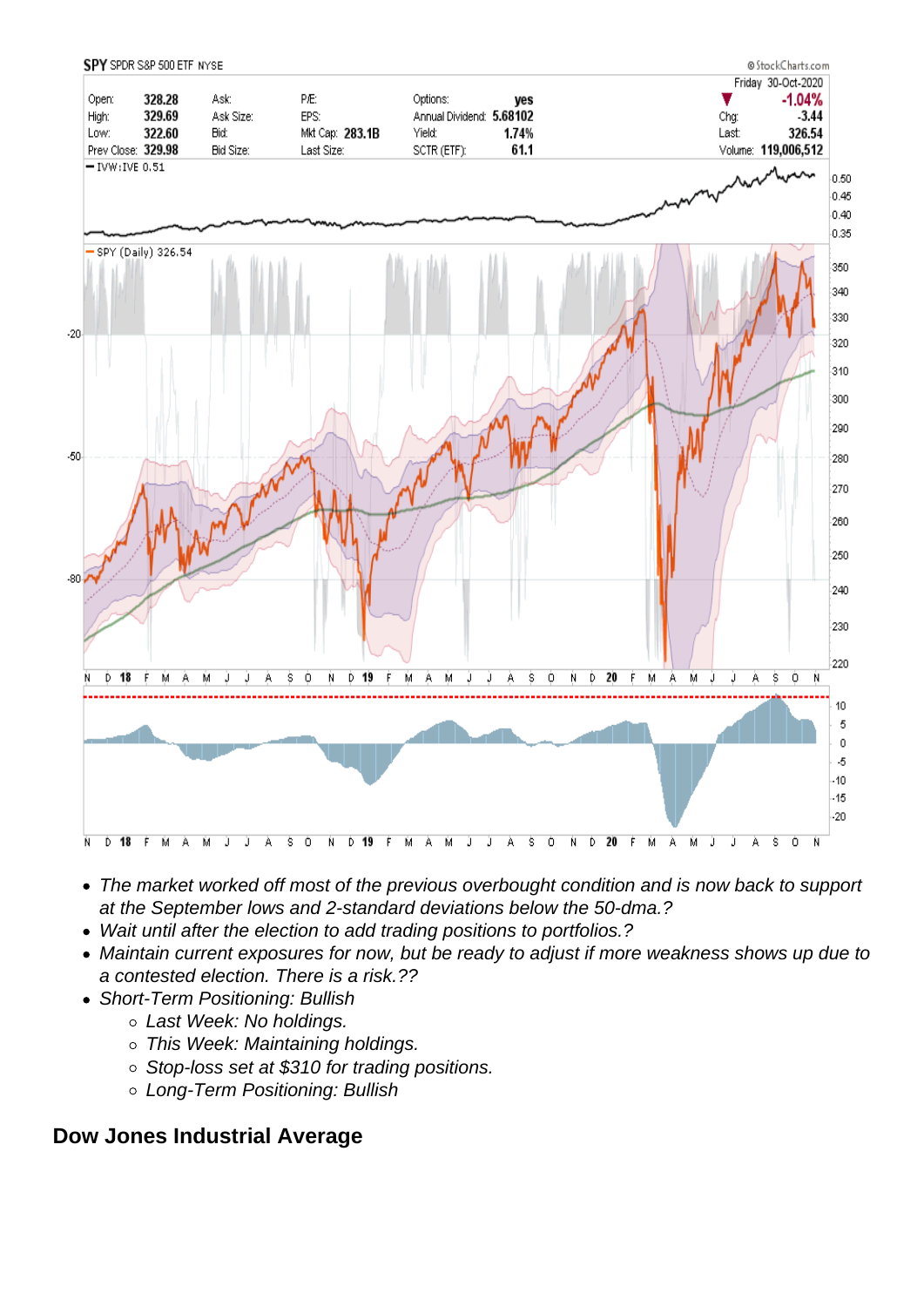- The Dow is now 3-standard deviations below the mean and very oversold.
- As with SPY, wait until after the election to add exposure.?
- Hold positions for now and maintain stop-loss levels.?
- Short-Term Positioning: Bullish
	- o Last Week: No position.
	- o This Week: No position.
	- Stop-loss moved up to \$260
- Long-Term Positioning: Bullish

Nasdaq Composite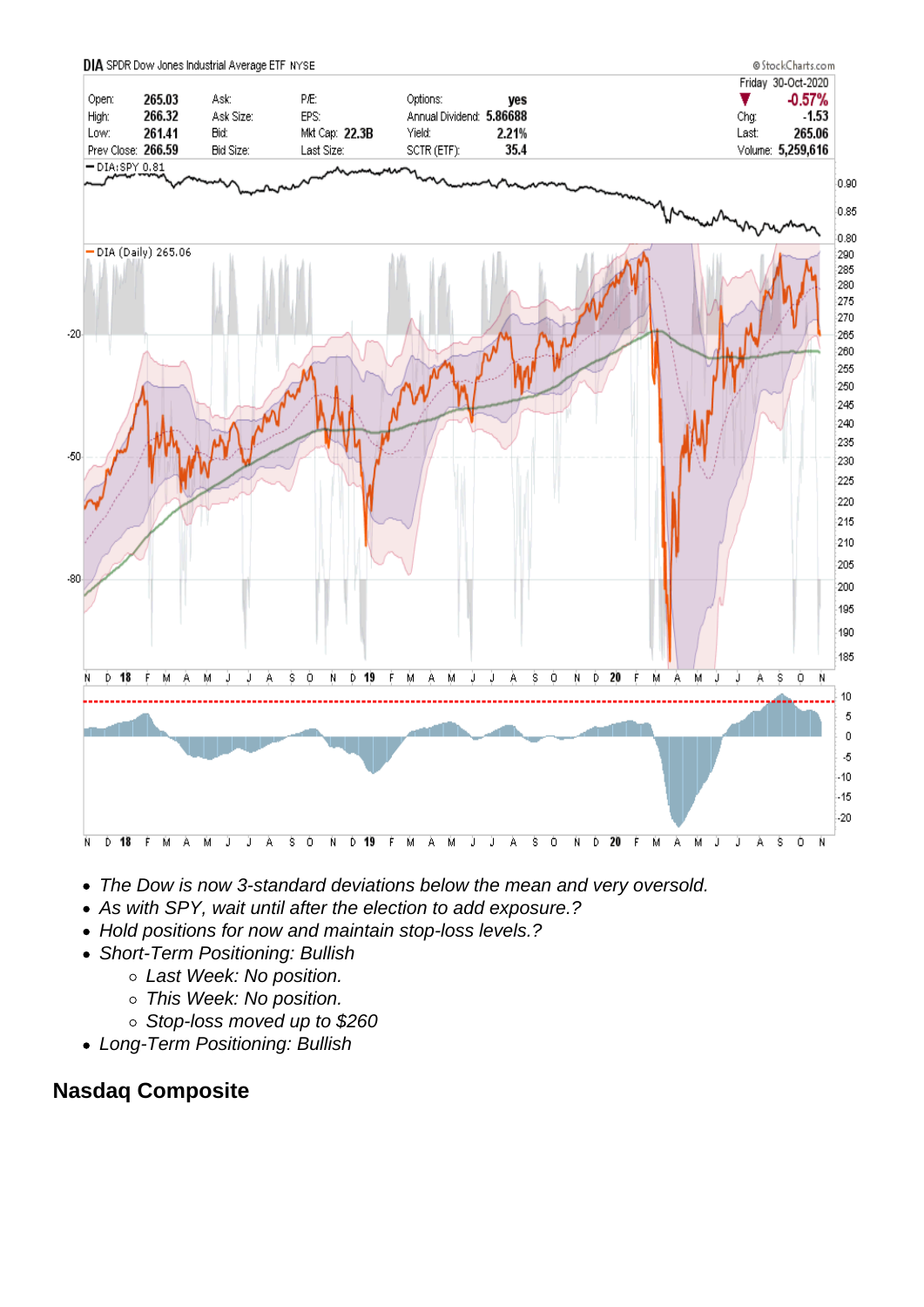- The Nasdaq continues to work off its overbought condition and continues to reduce excess conditions. The underperformance relative to the S&P 500 is likely going to provide another good trading opportunity soon.?
- If the market correction continues to hold support, such will likely provide a good opportunity to add exposure aggressively.?
- Wait until after the election.?
- Hold current positions and honor stop losses.
- Short-Term Positioning: Bullish
	- o Last Week: No changes this week.
	- o This Week: No changes this week.
	- Stop-loss moved up to \$240
- Long-Term Positioning: Bullish

S&P 600 Index (Small-Cap)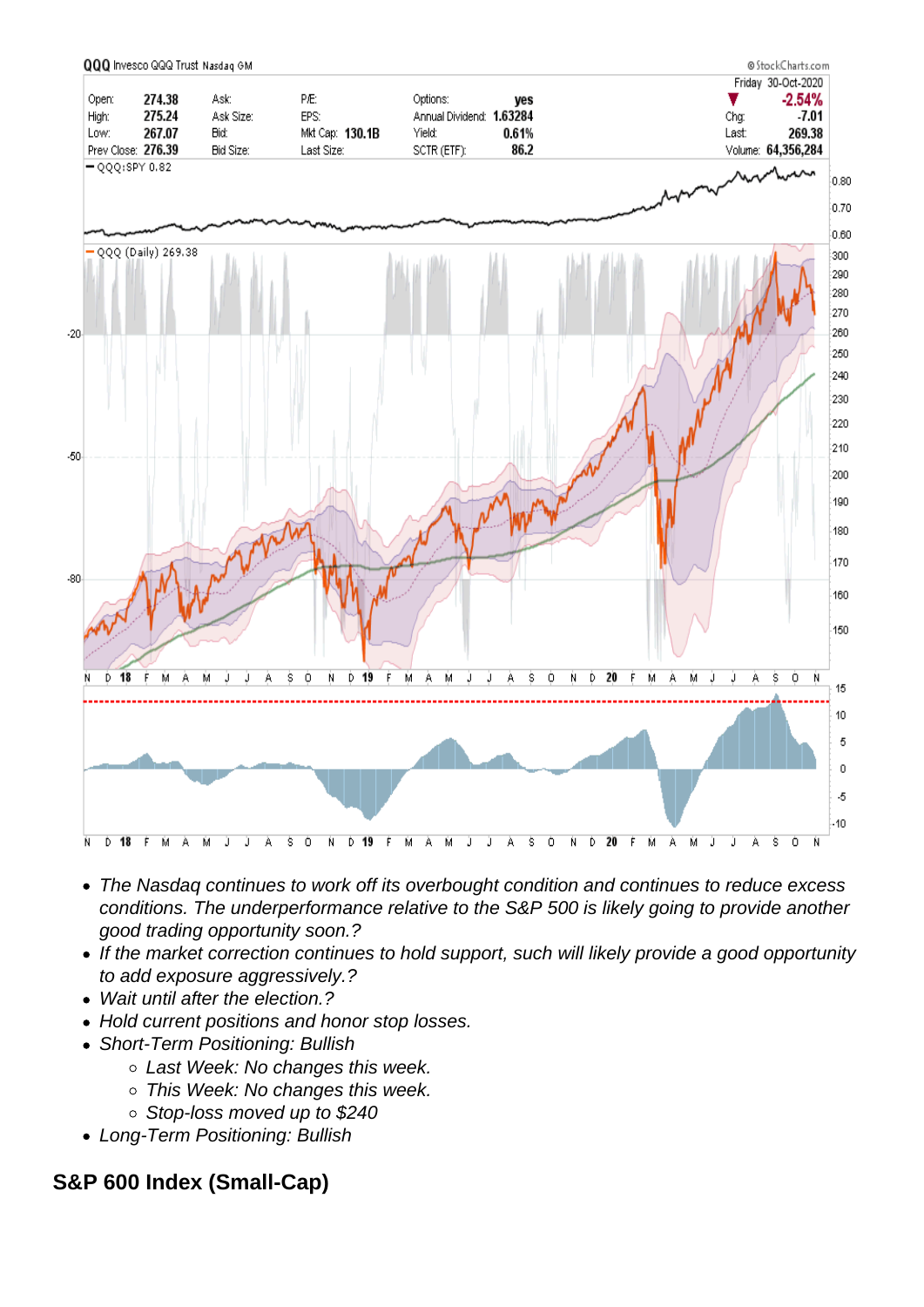- We noted last week: "The rally in small caps is extremely overbought and has again become very deviated from its long-term mean.?Risk is currently to the downside."?
- It is still suggested to use the current rally to rebalance positions, particularly as the rally in the dollar gains some traction.?
- Short-Term Positioning: Bullish
	- Last Week: No positions
	- o This Week: No positions.
	- Stop-loss set at \$60
- Long-Term Positioning: Bearish

S&P 400 Index (Mid-Cap)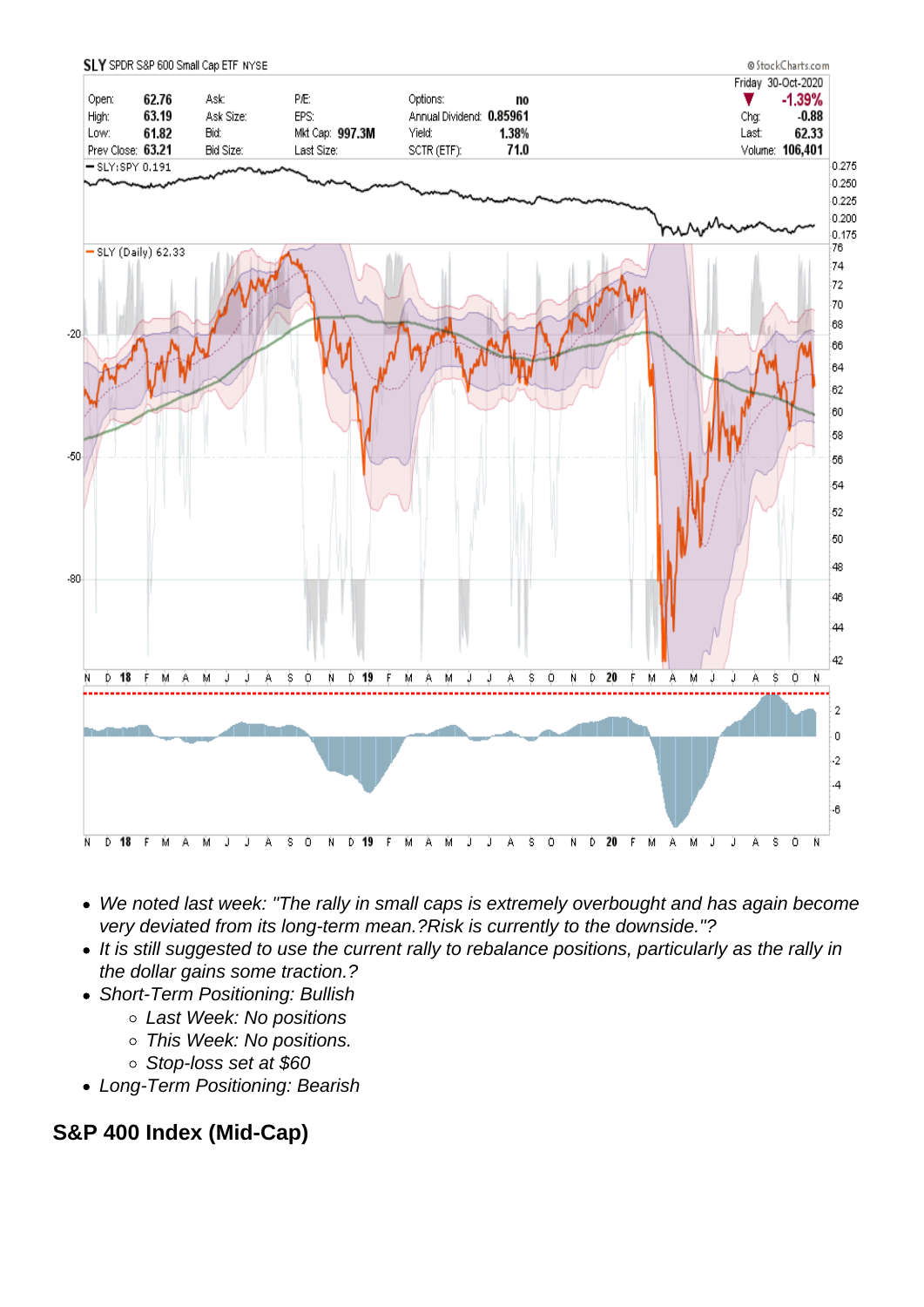- MDY performed better than SLY last week, but it also began to correct its overbought condition, as noted last week.?
- As stated: "The tradeable opportunity in Mid-caps we discussed previously is likely over for now. Keep stops tight at the 50-dma for now. Look for pullbacks to support to add exposure."
- That advice still stands, and an opportunity may be coming soon.
- The \$330 stop-loss remains intact, but just barely.?
- Short-Term Positioning: Bullish
	- Last Week: No holding
	- This Week: No holding
	- o Stop Loss is set at \$330
- Long-Term Positioning: Bullish

## Emerging Markets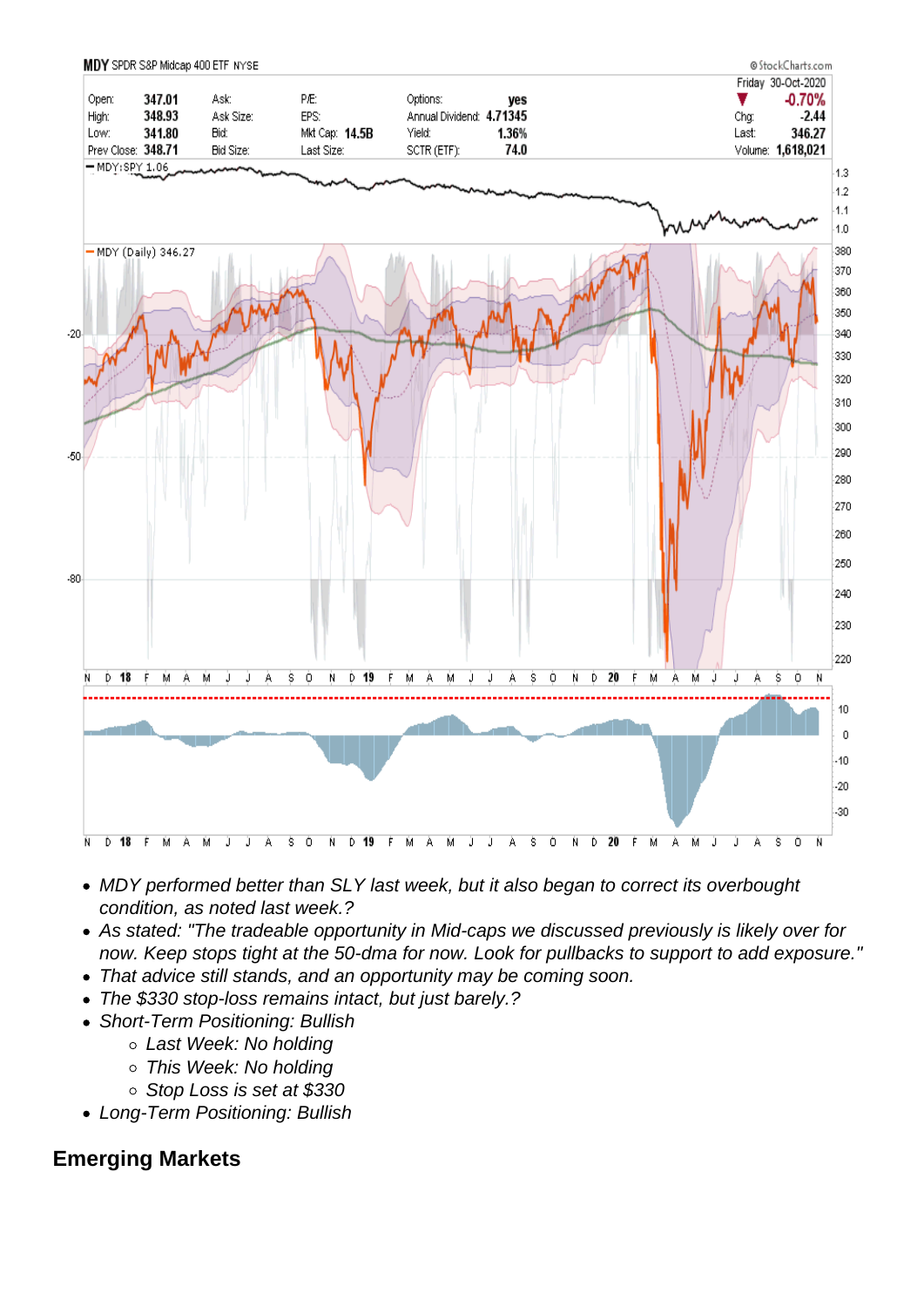- As we stated last week, Emerging markets were extraordinarily overbought and deviated from the longer-term mean. We recommended taking?profits and reduce exposure for now.?
- The dollar is continuing to build a bottom and has turned up, applying pressure to international exposure. Be careful.?
- Short-Term Positioning: Bullish
	- Last Week: No position
	- o This Week: No position.
	- Stop-loss moved to \$42 for trading positions.
- Long-Term Positioning: Bullish

## International Markets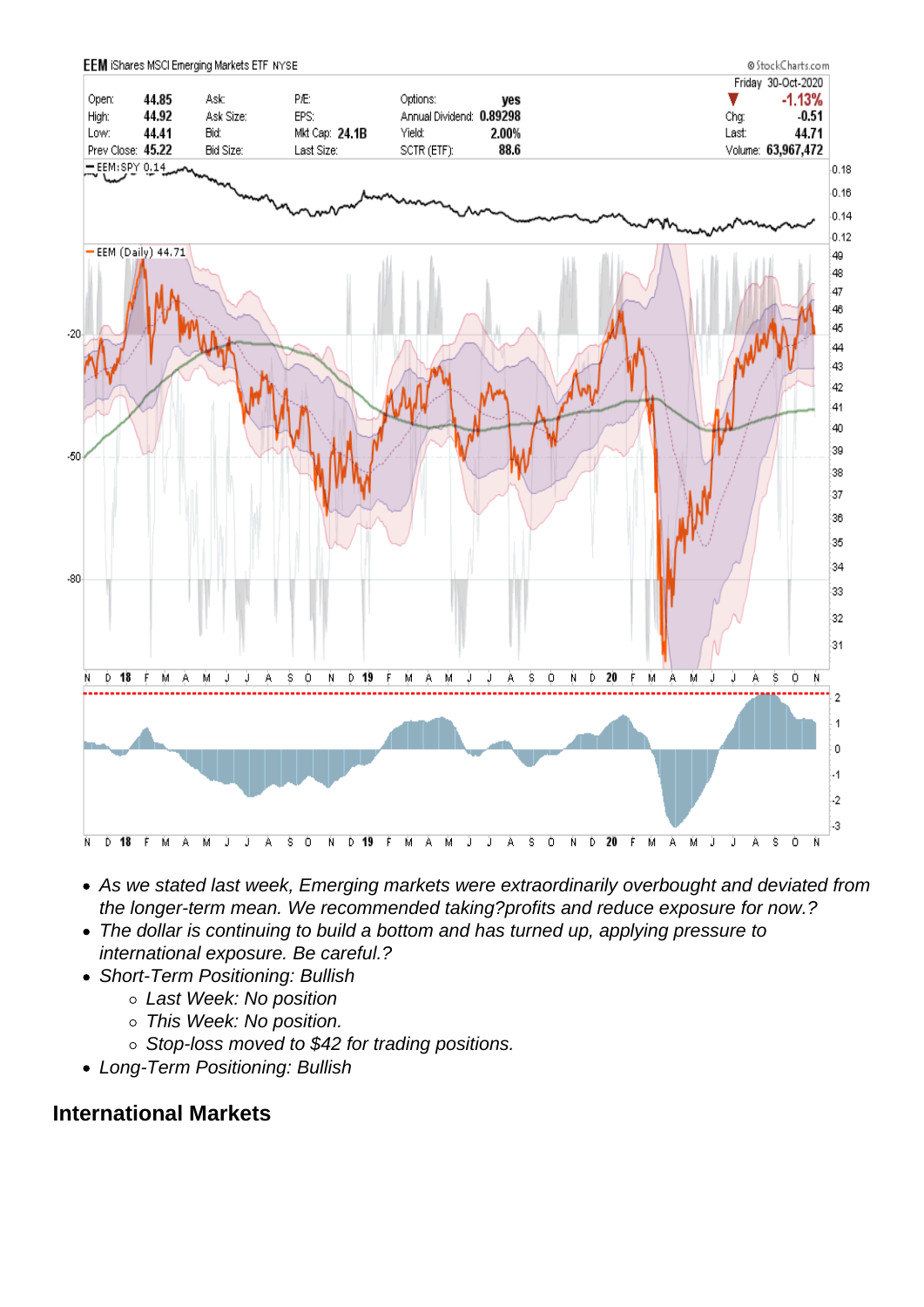- International markets performed worse than emerging markets last week and are now extremely oversold and sitting on the 200-dma.?
- Part of this is due to the dollar rally; the other part is the surge in virus cases and the shuttering of economies.?
- Avoid international for the time being.
- Maintain stops.
- Short-Term Positioning: Bullish
	- Last Week: No position.
	- o This Week: No position.
	- Stop-loss set at \$62
- Long-Term Positioning: Bullish

West Texas Intermediate Crude (Oil)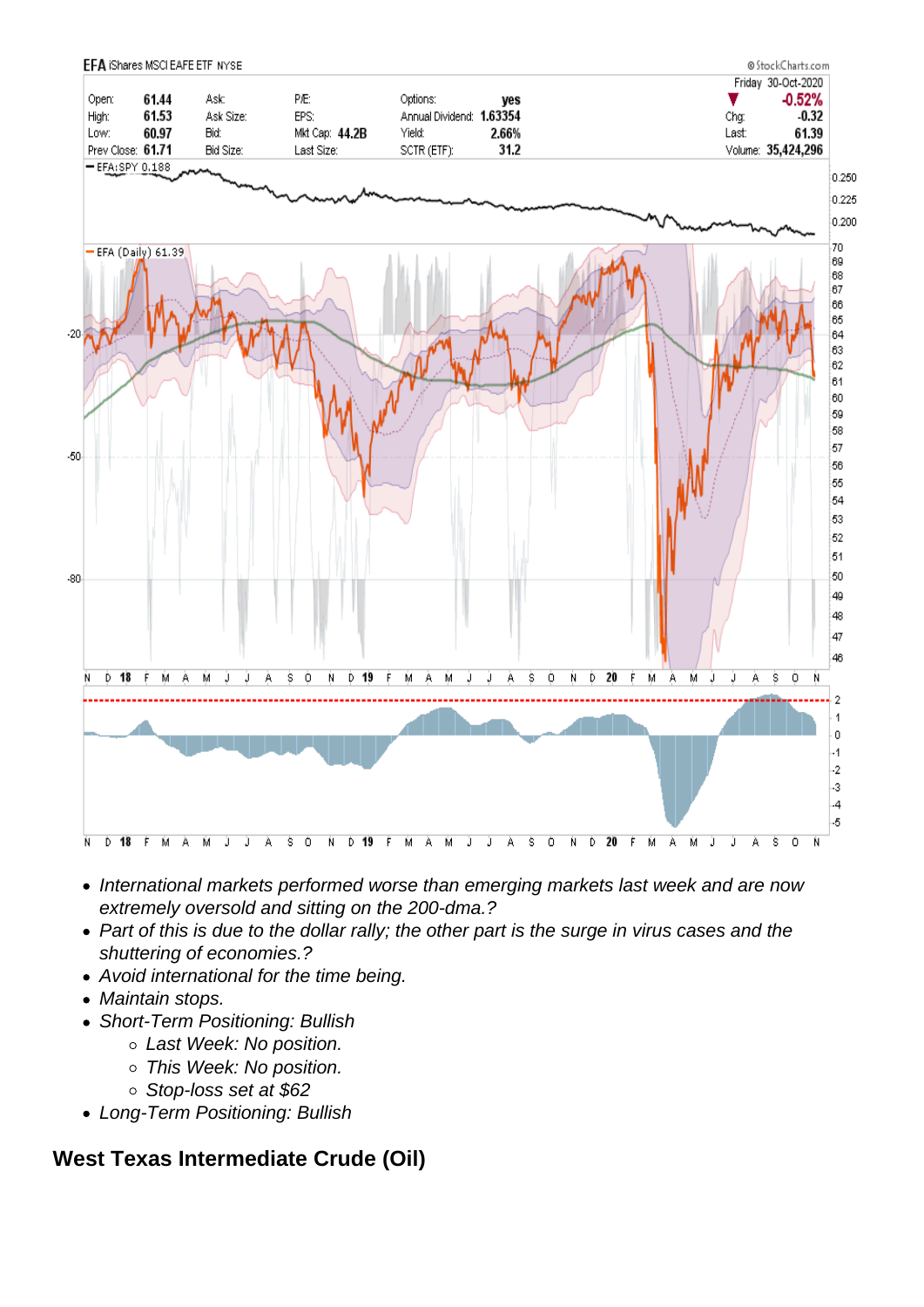- The rally in oil occurred but broke back below the 200-dma.
- We had hoped the worst was over for now in oil, but that turned out not to be the case.?
- Energy stocks, unfortunately, are still not performing.
- Short-Term Positioning: Bearish
	- o Last Week: Hold positions
	- This Week: Hold positions
	- o Stop for trading positions at \$32.50
- Long-Term Positioning: Bearish

Gold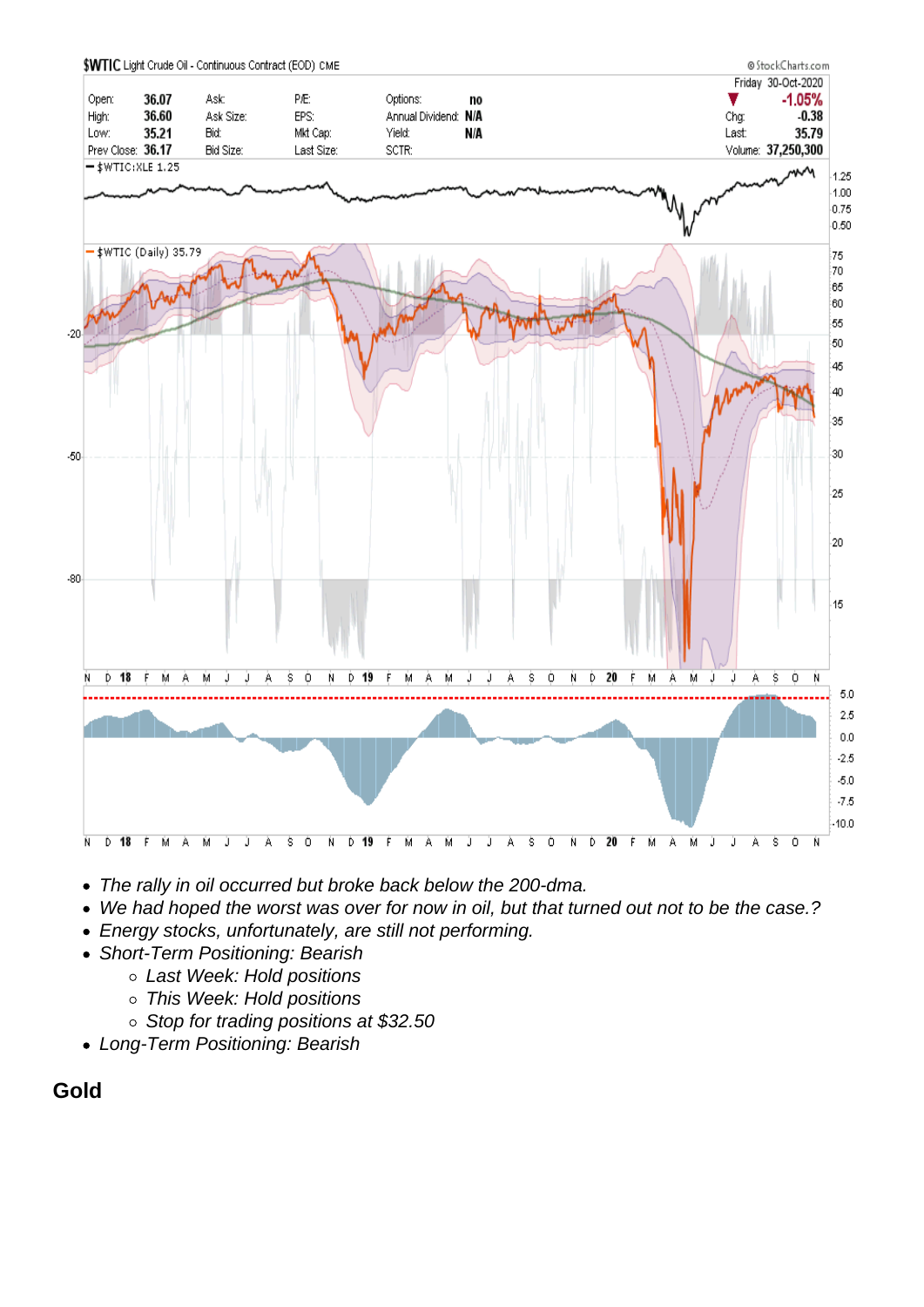- After previously adding to our positions in GDX and IAU, we continue to hold our positions.?
- However, the selloff last week did push the metal and miners back to oversold.
- At 2-standard deviations below the 50-dma, we are setting up for an excellent counter-trend rally.
- Stops are reset at \$165.?
- We believe downside risk is relatively limited, but as always, maintain stops.
- Short-Term Positioning: Bullish
	- Last week: No changes this week.
	- This week: No changes this week.
	- Stop-loss adjusted to \$165
	- Long-Term Positioning: Bullish

Bonds (Inverse Of Interest Rates)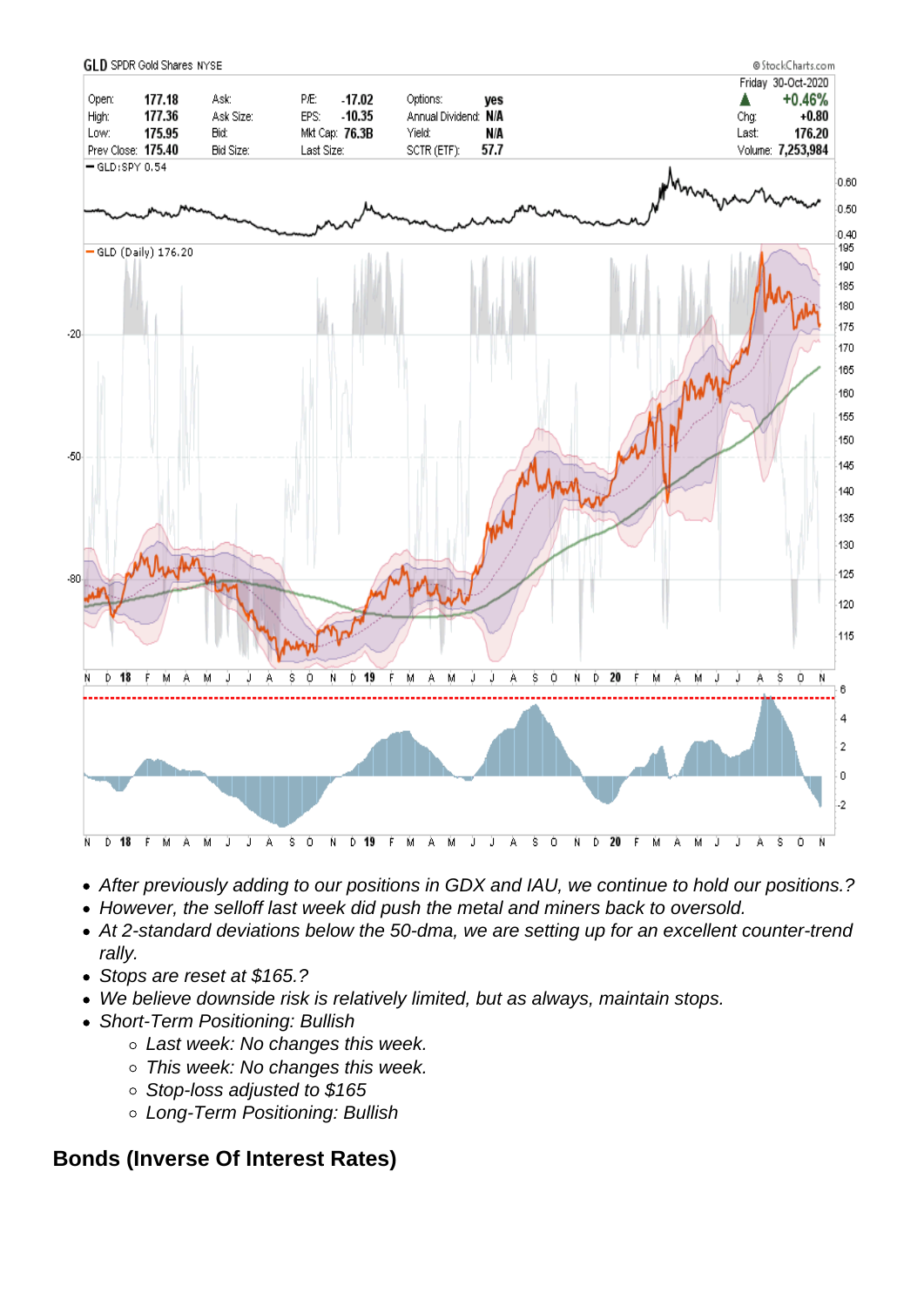- Bonds struggled last week and are now at historically very extreme oversold conditions.?
- There is a lot of upside potential in bonds from the current oversold condition, which will coincide with a larger correction in stocks.?
- The "sell signal" is now at levels that have typically preceded more massive rallies in bonds, so continue to maintain exposure.
- Investors can add to Treasuries at current levels. Post-election, we will take our duration much further out.?
- Short-Term Positioning: Neutral
	- Last Week: Hold positions.
	- This Week: Hold reduced positions.
	- Stop-loss moved up to \$157.50
	- Long-Term Positioning: Bullish
- U.S. Dollar